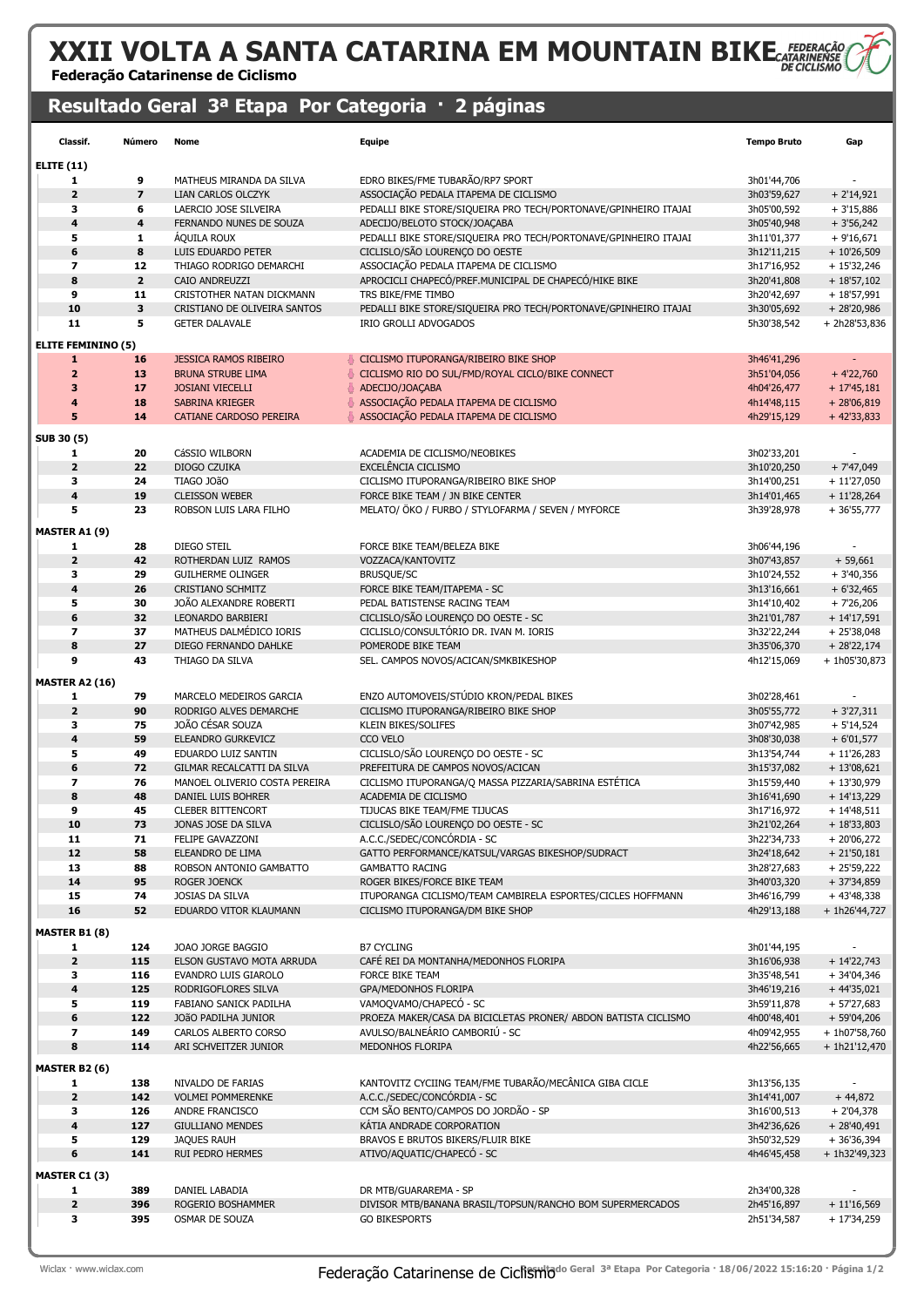| Classif.                                   | Número     | Nome                           | Equipe                                                         | <b>Tempo Bruto</b>         | Gap                          |
|--------------------------------------------|------------|--------------------------------|----------------------------------------------------------------|----------------------------|------------------------------|
| MASTER C2 (1)                              |            |                                |                                                                |                            |                              |
| $\mathbf{1}$                               | 354        | ANTONIO KNOPF NETO             | CICLISMO ITUPORANGA/ENÉIAS BIKE SHOP                           | 2h38'32,274                |                              |
| JUNIOR (5)                                 |            |                                |                                                                |                            |                              |
| 1                                          | 229        | JEAN GUERRA DOS SANTOS GUERRA  | TRS RACE/FME TIMBÓ/JJJ SANTOS/TERRA NOVA CONSTRUTORA           | 2h04'49,936                |                              |
| $\overline{\mathbf{2}}$                    | 350        | <b>AXEL KRUGER</b>             | CICLISMO RIO DO SUL/FMD/ROYAL CICLO/BIKE CONNECT               | 2h08'23,698                | $+3'33,762$                  |
| 3                                          | 232        | JOAO PIAZZON                   | APROCICLI CHAPECÓ/PREF.MUNICIPAL DE CHAPECÓ/HIKE BIKE          | 2h15'45,711                | $+10'55,775$                 |
| $\overline{\mathbf{4}}$                    | 216        | ARTHUR LOVATEL                 | SAPO VERDE / FME DE INDAIAL/ SEMENTES MTB                      | 2h23'25,137                | $+18'35,201$                 |
| 5                                          | 208        | ALOIZIO PETT                   | SAPO VERDE / FME DE INDAIAL/ SEMENTES MTB                      | 2h31'42,345                | $+26'52,409$                 |
|                                            |            |                                |                                                                |                            |                              |
| <b>JUNIOR FEMININO (1)</b><br>$\mathbf{1}$ | 249        | <b>JULIANA ZIEL</b>            | CICLISMO RIO DO SUL/FMD/ROYAL CICLO/BIKE CONNECT               | 2h46'11,096                | $\blacksquare$               |
|                                            |            |                                |                                                                |                            |                              |
| <b>MASTER D (2)</b>                        |            |                                |                                                                |                            |                              |
| 1                                          | 237        | JOÃO CARLOS LUIZ               | PORTAL TIMBO NET/ACAD.MENFIS                                   | 2h24'31,256                |                              |
| $\overline{2}$                             | 238        | <b>INGWALD EWALD</b>           | ACADEMIA TOTTAL FITNESS                                        | 2h31'42,100                | $+7'10,844$                  |
| FEMININO MASTER 30+ (5)                    |            |                                |                                                                |                            |                              |
| $\mathbf{1}$                               | 246        | MICHELE CAROLINE ELIAS         | SQUAD BIKE TEAM/MELATO/ÔKO/FLAME/STYLO FARMA                   | 2h38'31,172                |                              |
| $\overline{\mathbf{2}}$                    | 240        | <b>ELAINE KLAUMANN</b>         | CICLISMO ITUPORANGA/DM BIKE SHOP                               | 2h46'22,817                | $+7'51,645$                  |
| 3                                          | 239        | <b>BRUNA BATISTA DE LIMA</b>   | A.C.C/ SEDEC/ CONCÓRDIA                                        | 2h47'32,971                | $+9'01,799$                  |
| $\overline{\mathbf{4}}$                    | 342        | MARIA CRISTINA WICKERT         | <b>CEDRO AMBIENTAL</b>                                         | 2h54'09,204                | $+ 15'38,032$                |
| 5                                          | 245        | LUCIANE NITZ PADILHA           | PROEZA VÍDEO/CASA DA BICICLETAS PRONER/ ABDOM BATISTA CICLISMO | 2h58'21,771                | $+19'50,599$                 |
| <b>SPORT SUB 30 (1)</b>                    |            |                                |                                                                |                            |                              |
| 1                                          | 248        | <b>VINICIUS VOLKMANN</b>       | FUNPEEL/POMERODE BIKE TEAM / FREE FORCE / ELEMENTAL FITNESS    | 2h24'16,366                |                              |
|                                            |            |                                |                                                                |                            |                              |
| <b>SPORT MASTER A1 (1)</b>                 |            |                                |                                                                |                            |                              |
| 1                                          | 257        | THIAGO FELIPE ZANELLA ROHDA    | AVULSO/RIO DOS CEDROS - SC                                     | 2h23'50,809                |                              |
| <b>SPORT MASTER A2 (1)</b>                 |            |                                |                                                                |                            |                              |
| 1                                          | 269        | JONAS SPEZIA                   | DIVISOR MTB/BANANA BRASIL/TOPSUN/RANCHO BOM                    | 2h45'09,485                |                              |
|                                            |            |                                |                                                                |                            |                              |
| <b>SPORT MASTER B1 (3)</b>                 |            |                                |                                                                |                            |                              |
| 1<br>$\overline{2}$                        | 290<br>291 | MARCELO OSCAR AMERICO          | KANTOVITZ CICLING TEAM/CICLES BIKE SHOP/GOV.DE SIDEROPOLIS     | 2h48'37,011                |                              |
| 3                                          | 289        | RAFAEL JANDRE                  | FUNPEEL/FREE FORCE/POMERODE BIKE TEAM<br>PEDAL DO FERRO        | 2h54'14,580                | $+5'37,569$                  |
|                                            |            | <b>GUILHERME SILVA</b>         |                                                                | 4h09'10,697                | + 1h20'33,686                |
| <b>SPORT MASTER B2 (1)</b>                 |            |                                |                                                                |                            |                              |
| $\mathbf{1}$                               | 293        | <b>CLAUDEMIR FERREIRA</b>      | PEDAL DE FERRO                                                 | 3h22'37,384                |                              |
| <b>SPORT FEMININO MASTER A (2)</b>         |            |                                |                                                                |                            |                              |
| $\mathbf{1}$                               | 318        | <b>FABRICIA COMPER</b>         | PEDAL BATISTENSE RACING TEAM                                   | 2h32'45,398                |                              |
| $\overline{2}$                             | 320        | <b>TALITA BAVARESCO</b>        | CICLISLO/SÃO LOURENÇO DO OESTE - SC                            | 3h06'07,115                | $+33'21,717$                 |
|                                            |            |                                |                                                                |                            |                              |
| <b>SPORT FEMININO MASTER B (3)</b>         | 330        | <b>FABIANA FACHINI</b>         | SAPO VERDE/FME INDAIAL                                         |                            |                              |
| 1<br>$\overline{2}$                        | 336        | <b>JULIANA AURORA TUMELERO</b> | CICLISLO/SÃO LOURENÇO DO OESTE - SC                            | 2h47'42,263<br>3h23'17,027 |                              |
| 3                                          | 323        | <b>ELISANGELA FIDELIS</b>      | EQUIPE ADECIJO/JOAÇABA - SC                                    | 3h37'58,856                | $+35'34,764$<br>$+50'16,593$ |
|                                            |            |                                |                                                                |                            |                              |

## Colégio de Comissarios **Rio de Comissarios** Rio dos Cedros, 17 de Junho de 2022.



em Mountain Bike 16 a 19 junho de 2022



<sup>o</sup> @riodoscedros

**@** @prefeiturariodoscedros

TOUS CCBC THE FEDERAÇÃO<br>CATARINÊNSE<br>DE CICLISMO  $rac{1}{\sqrt{1-\frac{1}{2}}}$ **O** @redetop

WWW.ciclismosc.com.br **O** @ciclismofcc **f** fccciclismo **de ciclismofcc D** @ciclismofcc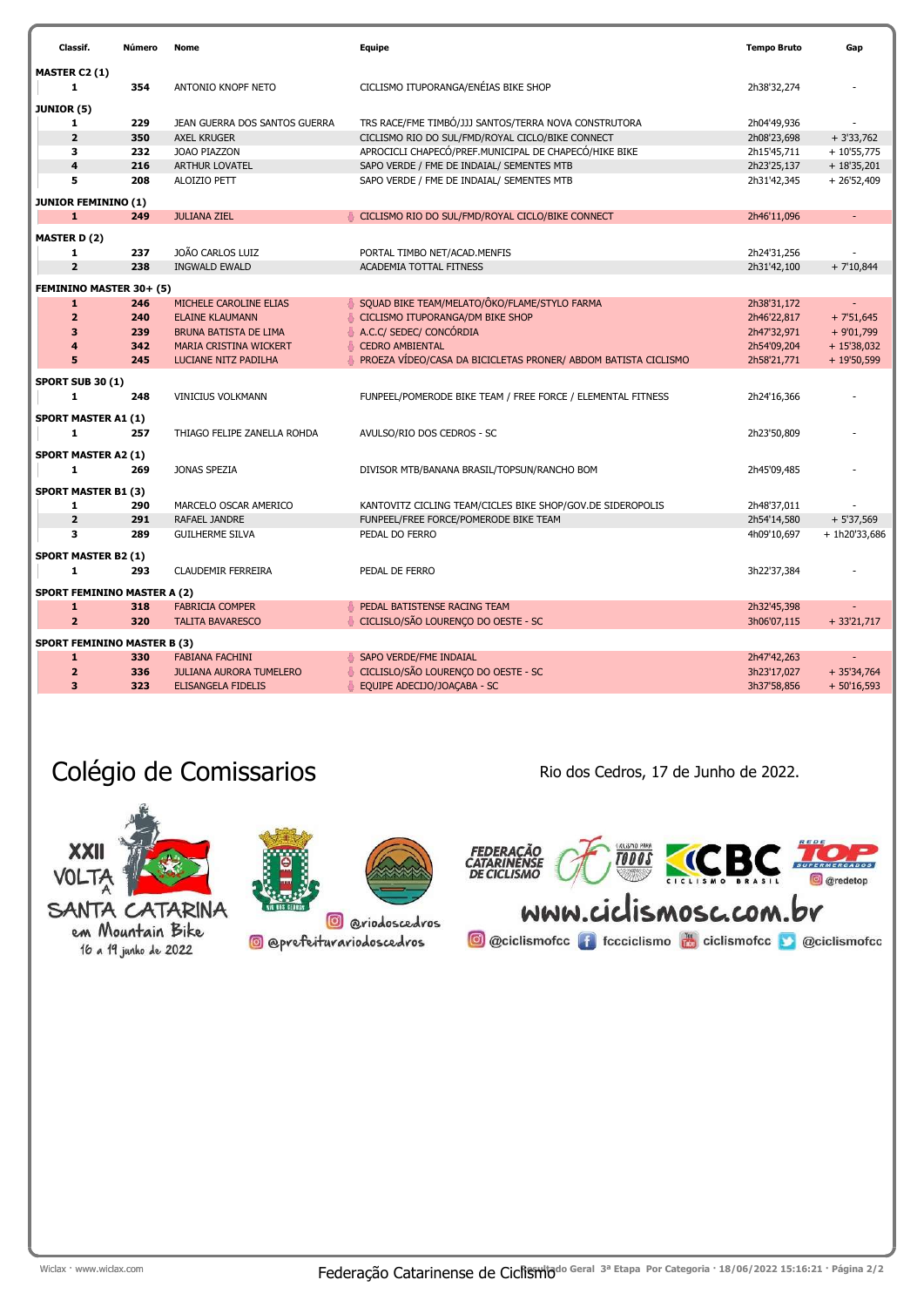# XXII VOLTA A SANTA CATARINA EM MOUNTAIN BIKECATARRE

#### Federação Catarinense de Ciclismo

#### Resultado Geral 3ª Etapa 81,4 km · 1 página

| Classif.                | Número                  | Nome                          | <b>Modalidade</b> | Equipe                                                          | <b>Tempo Bruto</b> | Gap             |
|-------------------------|-------------------------|-------------------------------|-------------------|-----------------------------------------------------------------|--------------------|-----------------|
| 1                       | 124                     | JOAO JORGE BAGGIO             | MASTER B1         | <b>B7 CYCLING</b>                                               | 3h01'44,195        |                 |
| $\overline{\mathbf{2}}$ | 9                       | MATHEUS MIRANDA DA SILVA      | <b>ELITE</b>      | EDRO BIKES/FME TUBARÃO/RP7 SPORT                                | 3h01'44,706        | $+0,511$        |
| 3                       | 79                      | MARCELO MEDEIROS GARCIA       | MASTER A2         | ENZO AUTOMOVEIS/STÚDIO KRON/PEDAL BIKES                         | 3h02'28,461        | $+44,266$       |
| 4                       | 20                      | CáSSIO WILBORN                | <b>SUB 30</b>     | ACADEMIA DE CICLISMO/NEOBIKES                                   | 3h02'33,201        | $+49,006$       |
| 5                       | $\overline{\mathbf{z}}$ | LIAN CARLOS OLCZYK            | <b>ELITE</b>      | ASSOCIAÇÃO PEDALA ITAPEMA DE CICLISMO                           | 3h03'59,627        | $+2'15,432$     |
| 6                       | 6                       | LAERCIO JOSE SILVEIRA         | <b>ELITE</b>      | PEDALLI BIKE STORE/SIQUEIRA PRO TECH/PORTONAVE/GPINHEIRO ITAJAI | 3h05'00,592        | $+3'16,397$     |
| $\overline{z}$          | $\overline{\mathbf{4}}$ | FERNANDO NUNES DE SOUZA       | <b>ELITE</b>      | ADECIJO/BELOTO STOCK/JOACABA                                    | 3h05'40,948        | $+3'56,753$     |
| 8                       | 90                      | RODRIGO ALVES DEMARCHE        | MASTER A2         | CICLISMO ITUPORANGA/RIBEIRO BIKE SHOP                           | 3h05'55,772        | $+4'11,577$     |
| $\mathbf{9}$            | 28                      | <b>DIEGO STEIL</b>            | <b>MASTER A1</b>  | FORCE BIKE TEAM/BELEZA BIKE                                     | 3h06'44,196        | $+5'00,001$     |
| 10                      | 75                      | JOÃO CÉSAR SOUZA              | <b>MASTER A2</b>  | <b>KLEIN BIKES/SOLIFES</b>                                      | 3h07'42,985        | $+5'58,790$     |
| 11                      | 42                      | ROTHERDAN LUIZ RAMOS          | MASTER A1         | VOZZACA/KANTOVITZ                                               | 3h07'43,857        | $+5'59,662$     |
| 12                      | 59                      | ELEANDRO GURKEVICZ            | MASTER A2         | CCO VELO                                                        | 3h08'30,038        | $+6'45,843$     |
| 13                      | 22                      | DIOGO CZUIKA                  | <b>SUB 30</b>     | EXCELÊNCIA CICLISMO                                             | 3h10'20,250        | $+8'36,055$     |
| 14                      | 29                      | <b>GUILHERME OLINGER</b>      | MASTER A1         | <b>BRUSQUE/SC</b>                                               | 3h10'24,552        | $+8'40,357$     |
| 15                      | $\mathbf 1$             | <b>AQUILA ROUX</b>            | <b>ELITE</b>      | PEDALLI BIKE STORE/SIQUEIRA PRO TECH/PORTONAVE/GPINHEIRO ITAJAI | 3h11'01,377        | $+9'17,182$     |
| 16                      | 8                       | LUIS EDUARDO PETER            | <b>ELITE</b>      | CICLISLO/SÃO LOURENÇO DO OESTE                                  | 3h12'11,215        | $+10'27,020$    |
| 17                      | 26                      | <b>CRISTIANO SCHMITZ</b>      | MASTER A1         | FORCE BIKE TEAM/ITAPEMA - SC                                    | 3h13'16,661        | $+11'32,466$    |
| 18                      | 49                      | EDUARDO LUIZ SANTIN           | <b>MASTER A2</b>  | CICLISLO/SÃO LOURENÇO DO OESTE - SC                             | 3h13'54,744        | $+12'10,549$    |
| 19                      | 138                     | NIVALDO DE FARIAS             | MASTER B2         | KANTOVITZ CYCIING TEAM/FME TUBARÃO/MECÂNICA GIBA CICLE          | 3h13'56,135        | $+12'11,940$    |
| 20                      | 24                      | TIAGO JOÃO                    | <b>SUB 30</b>     | CICLISMO ITUPORANGA/RIBEIRO BIKE SHOP                           | 3h14'00,251        | $+12'16,056$    |
| 21                      | 19                      | <b>CLEISSON WEBER</b>         | <b>SUB 30</b>     | FORCE BIKE TEAM / JN BIKE CENTER                                | 3h14'01,465        | $+12'17,270$    |
| 22                      | 30                      | JOÃO ALEXANDRE ROBERTI        | MASTER A1         | PEDAL BATISTENSE RACING TEAM                                    | 3h14'10,402        | $+12'26,207$    |
| 23                      | 142                     | <b>VOLMEI POMMERENKE</b>      | MASTER B2         | A.C.C./SEDEC/CONCÓRDIA - SC                                     | 3h14'41,007        | $+12'56,812$    |
| 24                      | 72                      | GILMAR RECALCATTI DA SILVA    | <b>MASTER A2</b>  | PREFEITURA DE CAMPOS NOVOS/ACICAN                               | 3h15'37,082        | $+13'52,887$    |
| 25                      | 76                      | MANOEL OLIVERIO COSTA PEREIRA | <b>MASTER A2</b>  | CICLISMO ITUPORANGA/Q MASSA PIZZARIA/SABRINA ESTÉTICA           | 3h15'59,440        | $+14'15,245$    |
| 26                      | 126                     | ANDRE FRANCISCO               | <b>MASTER B2</b>  | CCM SÃO BENTO/CAMPOS DO JORDÃO - SP                             | 3h16'00,513        | $+14'16,318$    |
| 27                      | 115                     | ELSON GUSTAVO MOTA ARRUDA     | MASTER B1         | CAFÉ REI DA MONTANHA/MEDONHOS FLORIPA                           | 3h16'06,938        | $+ 14'22,743$   |
| 28                      | 48                      | DANIEL LUIS BOHRER            | <b>MASTER A2</b>  | ACADEMIA DE CICLISMO                                            | 3h16'41,690        | $+1457,495$     |
| 29                      | 12                      | THIAGO RODRIGO DEMARCHI       | <b>ELITE</b>      | ASSOCIAÇÃO PEDALA ITAPEMA DE CICLISMO                           | 3h17'16,952        | $+15'32,757$    |
| 30                      | 45                      | <b>CLEBER BITTENCORT</b>      | <b>MASTER A2</b>  | TIJUCAS BIKE TEAM/FME TIJUCAS                                   | 3h17'16,972        | $+15'32,777$    |
| 31                      | $\overline{2}$          | CAIO ANDREUZZI                | <b>ELITE</b>      | APROCICLI CHAPECÓ/PREF.MUNICIPAL DE CHAPECÓ/HIKE BIKE           | 3h20'41,808        | $+18'57,613$    |
| 32                      | 11                      | CRISTOTHER NATAN DICKMANN     | <b>ELITE</b>      | TRS BIKE/FME TIMBO                                              | 3h20'42,697        | $+18'58,502$    |
| 33                      | 32                      | <b>LEONARDO BARBIERI</b>      | MASTER A1         | CICLISLO/SÃO LOURENÇO DO OESTE - SC                             | 3h21'01,787        | $+19'17,592$    |
| 34                      | 73                      | JONAS JOSE DA SILVA           | <b>MASTER A2</b>  | CICLISLO/SÃO LOURENÇO DO OESTE - SC                             | 3h21'02,264        | $+19'18,069$    |
| 35                      | 71                      | FELIPE GAVAZZONI              | MASTER A2         | A.C.C./SEDEC/CONCÓRDIA - SC                                     | 3h22'34,733        | $+20'50,538$    |
| 36                      | 58                      | ELEANDRO DE LIMA              | MASTER A2         | GATTO PERFORMANCE/KATSUL/VARGAS BIKESHOP/SUDRACT                | 3h24'18,642        | $+22'34,447$    |
| 37                      | 88                      | ROBSON ANTONIO GAMBATTO       | <b>MASTER A2</b>  | <b>GAMBATTO RACING</b>                                          | 3h28'27,683        | $+26'43,488$    |
| 38                      | 3                       | CRISTIANO DE OLIVEIRA SANTOS  | <b>ELITE</b>      | PEDALLI BIKE STORE/SIQUEIRA PRO TECH/PORTONAVE/GPINHEIRO ITAJAI | 3h30'05,692        | $+28'21,497$    |
| 39                      | 37                      | MATHEUS DALMÉDICO IORIS       | MASTER A1         | CICLISLO/CONSULTÓRIO DR. IVAN M. IORIS                          | 3h32'22,244        | $+30'38,049$    |
| 40                      | 27                      | DIEGO FERNANDO DAHLKE         | MASTER A1         | POMERODE BIKE TEAM                                              | 3h35'06,370        | $+33'22,175$    |
| 41                      | 116                     | EVANDRO LUIS GIAROLO          | MASTER B1         | FORCE BIKE TEAM                                                 | 3h35'48,541        | $+34'04,346$    |
| 42                      | 23                      | ROBSON LUIS LARA FILHO        | <b>SUB 30</b>     | MELATO/ ÖKO / FURBO / STYLOFARMA / SEVEN / MYFORCE              | 3h39'28,978        | $+37'44,783$    |
| 43                      | 95                      | <b>ROGER JOENCK</b>           | <b>MASTER A2</b>  | ROGER BIKES/FORCE BIKE TEAM                                     | 3h40'03,320        | $+38'19,125$    |
| 44                      | 127                     | <b>GIULLIANO MENDES</b>       | <b>MASTER B2</b>  | KATIA ANDRADE CORPORATION                                       | 3h42'36,626        | $+40'52,431$    |
| 45                      | 74                      | <b>JOSIAS DA SILVA</b>        | <b>MASTER A2</b>  | ITUPORANGA CICLISMO/TEAM CAMBIRELA ESPORTES/CICLES HOFFMANN     | 3h46'16,799        | $+44'32,604$    |
| 46                      | 125                     | RODRIGOFLORES SILVA           | <b>MASTER B1</b>  | GPA/MEDONHOS FLORIPA                                            | 3h46'19,216        | $+44'35,021$    |
| 47                      | 129                     | <b>JAQUES RAUH</b>            | <b>MASTER B2</b>  | BRAVOS E BRUTOS BIKERS/FLUIR BIKE                               | 3h50'32,529        | $+48'48,334$    |
| 48                      | 119                     | FABIANO SANICK PADILHA        | <b>MASTER B1</b>  | VAMOQVAMO/CHAPECO - SC                                          | 3h59'11,878        | $+57'27,683$    |
| 49                      | 122                     | JOÃO PADILHA JUNIOR           | MASTER B1         | PROEZA MAKER/CASA DA BICICLETAS PRONER/ ABDON BATISTA CICLISMO  | 4h00'48,401        | $+59'04,206$    |
| 50                      | 149                     | CARLOS ALBERTO CORSO          | <b>MASTER B1</b>  | AVULSO/BALNEÁRIO CAMBORIÚ - SC                                  | 4h09'42,955        | + 1h07'58,760   |
| 51                      | 43                      | THIAGO DA SILVA               | MASTER A1         | SEL. CAMPOS NOVOS/ACICAN/SMKBIKESHOP                            | 4h12'15,069        | + 1h10'30,874   |
| 52                      | 114                     | ARI SCHVEITZER JUNIOR         | <b>MASTER B1</b>  | MEDONHOS FLORIPA                                                | 4h22'56,665        | + 1h21'12,470   |
| 53                      | 52                      | EDUARDO VITOR KLAUMANN        | MASTER A2         | CICLISMO ITUPORANGA/DM BIKE SHOP                                | 4h29'13,188        | + 1h27'28,993   |
| 54                      | 141                     | RUI PEDRO HERMES              | MASTER B2         | ATIVO/AQUATIC/CHAPECO - SC                                      | 4h46'45,458        | $+ 1h45'01,263$ |
| 55                      | 5                       | <b>GETER DALAVALE</b>         | <b>ELITE</b>      | <b>IRIO GROLLI ADVOGADOS</b>                                    | 5h30'38,542        | + 2h28'54,347   |

## Colégio de Comissarios **Rio dos Cedros, 17 de Junho de 2022**.







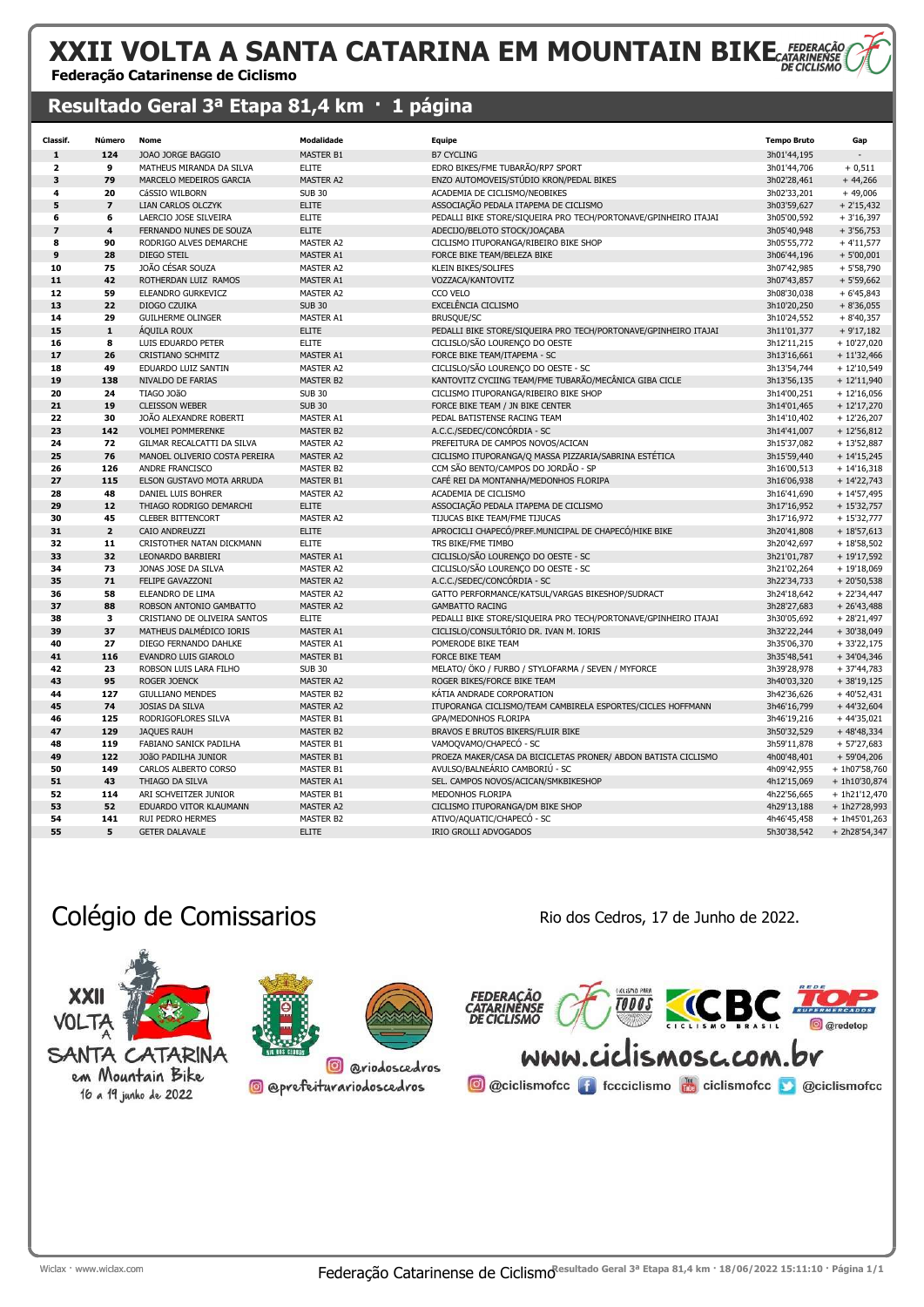### XXII VOLTA A SANTA CATARINA EM MOUNTAIN BIKE Federação Catarinense de Ciclismo

### Resultado -GeRAL 3ª ETAPA 55,4 · 1 página

| <b>Classif.</b>          | Número | Nome                           | Modalidade              | Equipe                                                         | <b>Tempo Bruto</b> | Gap             |
|--------------------------|--------|--------------------------------|-------------------------|----------------------------------------------------------------|--------------------|-----------------|
| $\mathbf{1}$             | 229    | JEAN GUERRA DOS SANTOS GUERRA  | <b>JUNIOR</b>           | TRS RACE/FME TIMBÓ/JJJ SANTOS/TERRA NOVA CONSTRUTORA           | 2h04'49,936        |                 |
| $\overline{2}$           | 350    | <b>AXEL KRUGER</b>             | <b>JUNIOR</b>           | CICLISMO RIO DO SUL/FMD/ROYAL CICLO/BIKE CONNECT               | 2h08'23,698        | $+3'33,762$     |
| 3                        | 232    | <b>JOAO PIAZZON</b>            | <b>JUNIOR</b>           | APROCICLI CHAPECÓ/PREF.MUNICIPAL DE CHAPECÓ/HIKE BIKE          | 2h15'45,711        | $+10'55,775$    |
| 4                        | 216    | <b>ARTHUR LOVATEL</b>          | <b>JUNIOR</b>           | SAPO VERDE / FME DE INDAIAL/ SEMENTES MTB                      | 2h23'25,137        | $+18'35,201$    |
| 5                        | 257    | THIAGO FELIPE ZANELLA ROHDA    | SPORT MASTER A1         | AVULSO/RIO DOS CEDROS - SC                                     | 2h23'50,809        | $+19'00,873$    |
| 6                        | 248    | <b>VINICIUS VOLKMANN</b>       | SPORT SUB 30            | FUNPEEL/POMERODE BIKE TEAM / FREE FORCE / ELEMENTAL FITNESS    | 2h24'16,366        | $+19'26,430$    |
| $\overline{\phantom{a}}$ | 237    | JOÃO CARLOS LUIZ               | <b>MASTER D</b>         | PORTAL TIMBO NET/ACAD.MENFIS                                   | 2h24'31,256        | $+19'41,320$    |
| 8                        | 238    | <b>INGWALD EWALD</b>           | <b>MASTER D</b>         | ACADEMIA TOTTAL FITNESS                                        | 2h31'42,100        | $+26'52,164$    |
| 9                        | 208    | ALOIZIO PETT                   | <b>JUNIOR</b>           | SAPO VERDE / FME DE INDAIAL/ SEMENTES MTB                      | 2h31'42,345        | $+26'52,409$    |
| 10                       | 318    | <b>FABRICIA COMPER</b>         | SPORT FEMININO MASTER A | PEDAL BATISTENSE RACING TEAM                                   | 2h32'45,398        | $+27'55,462$    |
| 11                       | 389    | DANIEL LABADIA                 | <b>MASTER C1</b>        | DR MTB/GUARAREMA - SP                                          | 2h34'00,328        | $+29'10,392$    |
| 12                       | 246    | MICHELE CAROLINE ELIAS         | FEMININO MASTER 30+     | SQUAD BIKE TEAM/MELATO/ÔKO/FLAME/STYLO FARMA                   | 2h38'31,172        | $+33'41,236$    |
| 13                       | 354    | ANTONIO KNOPF NETO             | <b>MASTER C2</b>        | CICLISMO ITUPORANGA/ENÉIAS BIKE SHOP                           | 2h38'32,274        | $+33'42,338$    |
| 14                       | 269    | JONAS SPEZIA                   | SPORT MASTER A2         | DIVISOR MTB/BANANA BRASIL/TOPSUN/RANCHO BOM                    | 2h45'09,485        | $+40'19,549$    |
| 15                       | 396    | ROGERIO BOSHAMMER              | <b>MASTER C1</b>        | DIVISOR MTB/BANANA BRASIL/TOPSUN/RANCHO BOM SUPERMERCADOS      | 2h45'16,897        | $+40'26,961$    |
| 16                       | 249    | <b>JULIANA ZIEL</b>            | <b>JUNIOR FEMININO</b>  | CICLISMO RIO DO SUL/FMD/ROYAL CICLO/BIKE CONNECT               | 2h46'11,096        | $+41'21,160$    |
| 17                       | 240    | <b>ELAINE KLAUMANN</b>         | FEMININO MASTER 30+     | CICLISMO ITUPORANGA/DM BIKE SHOP                               | 2h46'22,817        | $+41'32,881$    |
| 18                       | 239    | <b>BRUNA BATISTA DE LIMA</b>   | FEMININO MASTER 30+     | A.C.C/ SEDEC/ CONCÓRDIA                                        | 2h47'32,971        | $+42'43,035$    |
| 19                       | 330    | <b>FABIANA FACHINI</b>         | SPORT FEMININO MASTER B | SAPO VERDE/FME INDAIAL                                         | 2h47'42,263        | $+42'52,327$    |
| 20                       | 290    | MARCELO OSCAR AMERICO          | <b>SPORT MASTER B1</b>  | KANTOVITZ CICLING TEAM/CICLES BIKE SHOP/GOV.DE SIDEROPOLIS     | 2h48'37,011        | $+43'47,075$    |
| 21                       | 395    | <b>OSMAR DE SOUZA</b>          | <b>MASTER C1</b>        | <b>GO BIKESPORTS</b>                                           | 2h51'34,587        | $+46'44,651$    |
| 22                       | 342    | MARIA CRISTINA WICKERT         | FEMININO MASTER 30+     | <b>CEDRO AMBIENTAL</b>                                         | 2h54'09,204        | $+49'19,268$    |
| 23                       | 291    | RAFAEL JANDRE                  | <b>SPORT MASTER B1</b>  | FUNPEEL/FREE FORCE/POMERODE BIKE TEAM                          | 2h54'14,580        | + 49'24,644     |
| 24                       | 245    | LUCIANE NITZ PADILHA           | FEMININO MASTER 30+     | PROEZA VÍDEO/CASA DA BICICLETAS PRONER/ ABDOM BATISTA CICLISMO | 2h58'21,771        | $+ 53'31,835$   |
| 25                       | 320    | <b>TALITA BAVARESCO</b>        | SPORT FEMININO MASTER A | CICLISLO/SÃO LOURENÇO DO OESTE - SC                            | 3h06'07,115        | $+ 1h01'17,179$ |
| 26                       | 293    | <b>CLAUDEMIR FERREIRA</b>      | <b>SPORT MASTER B2</b>  | PEDAL DE FERRO                                                 | 3h22'37,384        | $+ 1h17'47,448$ |
| 27                       | 336    | <b>JULIANA AURORA TUMELERO</b> | SPORT FEMININO MASTER B | CICLISLO/SÃO LOURENÇO DO OESTE - SC                            | 3h23'17,027        | $+ 1h18'27,091$ |
| 28                       | 323    | <b>ELISANGELA FIDELIS</b>      | SPORT FEMININO MASTER B | EQUIPE ADECIJO/JOACABA - SC                                    | 3h37'58,856        | +1h33'08,920    |
| 29                       | 289    | <b>GUILHERME SILVA</b>         | SPORT MASTER B1         | PEDAL DO FERRO                                                 | 4h09'10,697        | + 2h04'20,761   |

## Colégio de Comissarios **Rio dos Cedros, 17 de Junho de 2022**.

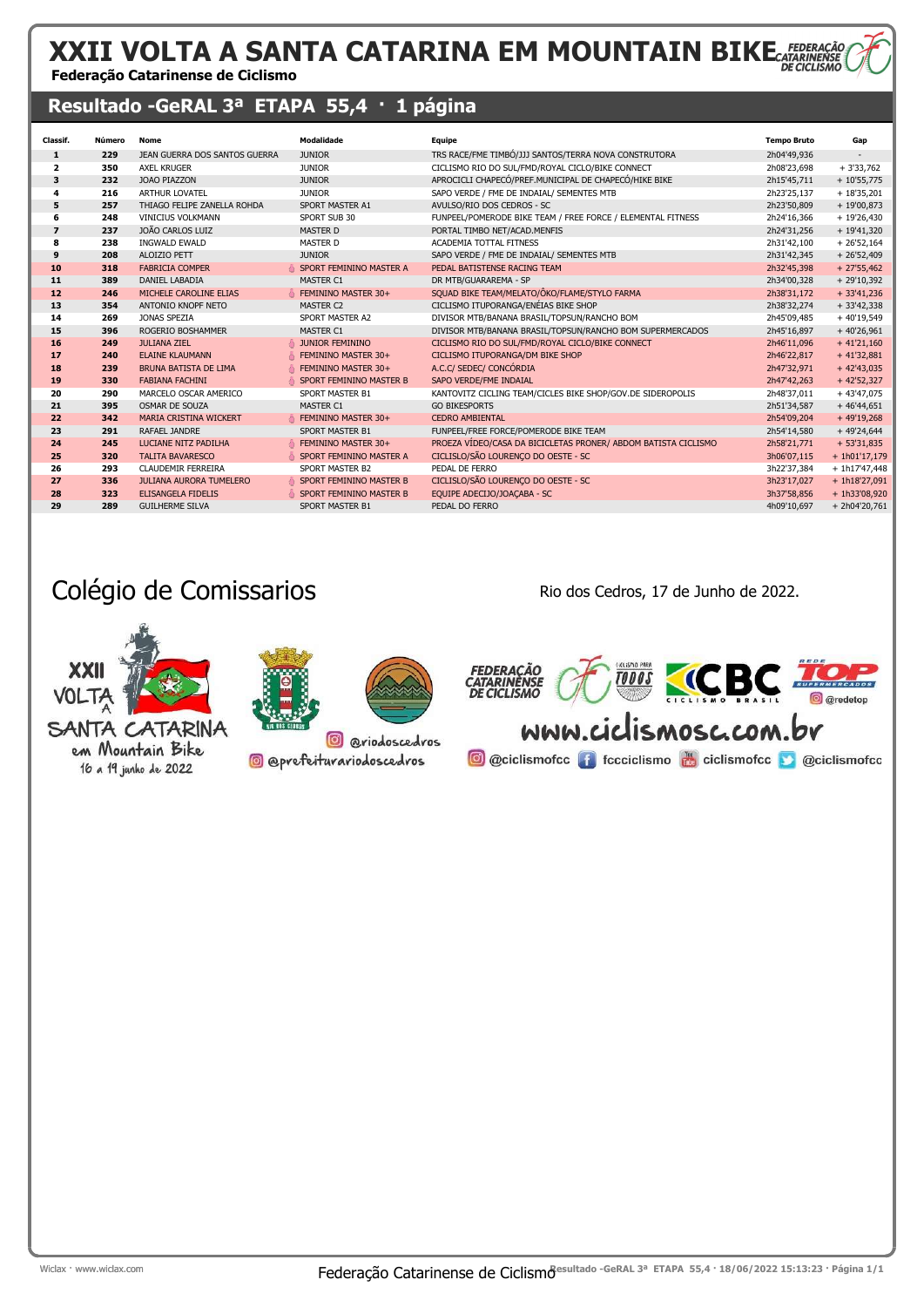# XXII VOLTA A SANTA CATARINA EM MOUNTAIN BIKE

#### Federação Catarinense de Ciclismo

### Classificação Geral após 3ª Etapa · 2 páginas

| Classif.                           | Número                  | Nome                                              | Equipe                                                                                     | ETAPA <sub>1</sub>           | <b>ETAPA 2</b>               | ETAPA <sub>3</sub>           | <b>Tempo Bruto</b> | Gap                             |
|------------------------------------|-------------------------|---------------------------------------------------|--------------------------------------------------------------------------------------------|------------------------------|------------------------------|------------------------------|--------------------|---------------------------------|
| <b>ELITE (11)</b>                  |                         |                                                   |                                                                                            |                              |                              |                              |                    |                                 |
| 1                                  | 9                       | MATHEUS MIRANDA DA SILVA                          | EDRO BIKES/FME TUBARÃO/RP7 SPORT                                                           | 0h50'46 (3)                  | 1h52'24 (7)                  | 3h01'44 (26)                 | 5h44'54            |                                 |
| $\overline{\mathbf{2}}$            | 7                       | LIAN CARLOS OLCZYK                                | ASSOCIAÇÃO PEDALA ITAPEMA DE CICLISMO                                                      | 0h50'45 (2)                  | 1h52'26 (8)                  | 3h03'59 (29)                 | 5h47'10            | $+2'16,000$                     |
| з                                  | 4                       | FERNANDO NUNES DE SOUZA                           | ADECIJO/BELOTO STOCK/JOAÇABA                                                               | 0h50'01 (1)                  | 1h52'22 (6)                  | 3h05'40 (31)                 | 5h48'03            | $+3'09,000$                     |
| $\overline{4}$                     | 6                       | LAERCIO JOSE SILVEIRA                             | PEDALLI BIKE STORE/SIQUEIRA PRO TECH/PORTONAVE/GPINHEIRO ITAJAI                            | 0h52'15 (6)                  | 1h52'46 (11)                 | 3h05'00 (30)                 | 5h50'01            | $+5'07,000$                     |
| 5                                  | 1                       | ÁQUILA ROUX                                       | PEDALLI BIKE STORE/SIQUEIRA PRO TECH/PORTONAVE/GPINHEIRO ITAJAI                            | 0h52'49 (12)                 | 1h55'42 (22)                 | 3h11'01 (40)                 | 5h59'32            | $+ 14'38,000$                   |
| 6                                  | 8                       | LUIS EDUARDO PETER                                | CICLISLO/SÃO LOURENÇO DO OESTE                                                             | 0h56'04 (32)                 | 1h54'33 (19)                 | 3h12'11 (41)                 | 6h02'48            | $+ 17'54,000$                   |
| $\overline{\phantom{a}}$           | 12                      | THIAGO RODRIGO DEMARCHI                           | ASSOCIAÇÃO PEDALA ITAPEMA DE CICLISMO                                                      | 0h55'22 (30)                 | 1h58'53 (39)                 | 3h17'16 (54)                 | 6h11'31            | $+26'37,000$                    |
| 8                                  | $\overline{\mathbf{2}}$ | CAIO ANDREUZZI                                    | APROCICLI CHAPECÓ/PREF.MUNICIPAL DE CHAPECÓ/HIKE BIKE                                      | 0h54'20 (26)                 | 2h02'31 (42)                 | 3h20'41 (56)                 | 6h17'32            | $+32'38,000$                    |
| 9                                  | 11                      | CRISTOTHER NATAN DICKMANN                         | TRS BIKE/FME TIMBO                                                                         | 0h55'53 (31)                 | 2h04'08 (47)                 | 3h20'42 (57)                 | 6h20'43            | $+35'49,000$                    |
| 10                                 | 3                       | CRISTIANO DE OLIVEIRA SANTOS                      | PEDALLI BIKE STORE/SIQUEIRA PRO TECH/PORTONAVE/GPINHEIRO ITAJAI                            | 0h59'13 (42)                 | 2h02'38 (43)                 | 3h30'05 (65)                 | 6h31'56            | $+47'02,000$                    |
| 11                                 | 5                       | <b>GETER DALAVALE</b>                             | <b>IRIO GROLLI ADVOGADOS</b>                                                               | 1h33'11 (86)                 | 3h26'20 (89)                 | 5h30'38 (89)                 | 10h30'09           | $+4h45'15,000$                  |
| <b>ELITE FEMININO (5)</b>          |                         |                                                   |                                                                                            |                              |                              |                              |                    |                                 |
| 1                                  | 16                      | <b>JESSICA RAMOS RIBEIRO</b>                      | CICLISMO ITUPORANGA/RIBEIRO BIKE SHOP                                                      | 1h03'44 (55)                 | 2h16'39 (66)                 | 3h46'41 (75)                 | 7h07'04            |                                 |
| $\overline{\mathbf{2}}$            | 13                      | <b>BRUNA STRUBE LIMA</b>                          | CICLISMO RIO DO SUL/FMD/ROYAL CICLO/BIKE CONNECT                                           | 1h02'54 (52)                 | 2h27'55 (76)                 | 3h51'04 (77)                 | 7h21'53            | $+ 14'49,000$                   |
| 3                                  | 17                      | <b>JOSIANI VIECELLI</b>                           | ADECIJO/JOAÇABA                                                                            | 1h05'55 (60)                 | 2h25'00 (72)                 | 4h04'26 (80)                 | 7h35'21            | $+28'17,000$                    |
| $\overline{4}$                     | 18                      | SABRINA KRIEGER                                   | ASSOCIAÇÃO PEDALA ITAPEMA DE CICLISMO                                                      | 1h07'56 (63)                 | 2h27'54 (75)                 | 4h14'48 (84)                 | 7h50'38            | $+43'34,000$                    |
| 5                                  | 14                      | CATIANE CARDOSO PEREIRA                           | ASSOCIAÇÃO PEDALA ITAPEMA DE CICLISMO                                                      | 1h13'09 (75)                 | 2h44'27 (83)                 | 4h29'15 (87)                 | 8h26'51            | + 1h19'47,000                   |
| FEMININO MASTER 30+ (5)            |                         |                                                   |                                                                                            |                              |                              |                              |                    |                                 |
| 1                                  | 246                     | MICHELE CAROLINE ELIAS                            | SQUAD BIKE TEAM/MELATO/ÖKO/FLAME/STYLO FARMA                                               | 1h12'56 (74)                 | 2h06'03 (50)                 | 2h38'31 (12)                 | 5h57'30            |                                 |
| $\overline{\mathbf{z}}$            | 240                     | <b>ELAINE KLAUMANN</b>                            | CICLISMO ITUPORANGA/DM BIKE SHOP                                                           | 1h10'34 (71)                 | 2h07'56 (54)                 | 2h46'22 (17)                 | 6h04'52            | $+ 7'22,000$                    |
| 3                                  | 239                     | BRUNA BATISTA DE LIMA                             | A.C.C/ SEDEC/ CONCORDIA                                                                    | 1h20'34 (83)                 | 2h08'47 (56)                 | 2h47'32 (18)                 | 6h16'53            | $+19'23,000$                    |
| $\boldsymbol{4}$                   | 342                     | MARIA CRISTINA WICKERT                            | <b>CEDRO AMBIENTAL</b>                                                                     | 1h15'37 (79)                 | 2h11'38 (61)                 | 2h54'09 (22)                 | 6h21'24            | $+23'54,000$                    |
| 5                                  | 245                     | LUCIANE NITZ PADILHA                              | PROEZA VÍDEO/CASA DA BICICLETAS PRONER/ ABDOM BATISTA CICLISMO                             | 1h27'22 (84)                 | 2h29'50 (77)                 | 2h58'21 (24)                 | 6h55'33            | $+58'03,000$                    |
| <b>JUNIOR (5)</b>                  |                         |                                                   |                                                                                            |                              |                              |                              |                    |                                 |
| 1                                  | 229                     | JEAN GUERRA DOS SANTOS GUERRA                     | TRS RACE/FME TIMBO/JJJ SANTOS/TERRA NOVA CONSTRUTORA                                       | 0h54'53 (28)                 | 1h35'09 (1)                  | 2h04'49 (1)                  | 4h34'51            |                                 |
| $\overline{\mathbf{2}}$            | 350                     | <b>AXEL KRUGER</b>                                | CICLISMO RIO DO SUL/FMD/ROYAL CICLO/BIKE CONNECT                                           | 0h56'27 (36)                 | 1h38'44 (2)                  | 2h08'23 (2)                  | 4h43'34            | $+8'43,000$                     |
| з                                  | 232                     | JOAO PIAZZON                                      | APROCICLI CHAPECO/PREF.MUNICIPAL DE CHAPECO/HIKE BIKE                                      | 1h05'10 (57)                 | 1h44'09 (3)                  | 2h15'45 (3)                  | 5h05'04            | $+30'13,000$                    |
| 4                                  | 216                     | ARTHUR LOVATEL                                    | SAPO VERDE / FME DE INDAIAL/ SEMENTES MTB                                                  | 1h01'35 (48)                 | 1h49'37 (4)                  | 2h23'25 (4)                  | 5h14'37            | $+39'46,000$                    |
| 5                                  | 208                     | ALOIZIO PETT                                      | SAPO VERDE / FME DE INDAIAL/ SEMENTES MTB                                                  | 1h13'22 (76)                 | 2h00'22 (40)                 | 2h31'42 (9)                  | 5h45'26            | + 1h10'35,000                   |
| <b>JUNIOR FEMININO (1)</b>         |                         |                                                   |                                                                                            |                              |                              |                              |                    |                                 |
| $\mathbf{1}$                       | 249                     | <b>JULIANA ZIEL</b>                               | CICLISMO RIO DO SUL/FMD/ROYAL CICLO/BIKE CONNECT                                           | 1h17'22 (80)                 | 2h19'33 (70)                 | 2h46'11 (16)                 | 6h23'06            | $\overline{\phantom{a}}$        |
|                                    |                         |                                                   |                                                                                            |                              |                              |                              |                    |                                 |
| <b>MASTER A1 (9)</b>               |                         |                                                   |                                                                                            |                              |                              |                              |                    |                                 |
| 1                                  | 28                      | <b>DIEGO STEIL</b>                                | FORCE BIKE TEAM/BELEZA BIKE                                                                | 0h52'16 (7)                  | 1h55'33 (21)                 | 3h06'44 (34)                 | 5h54'33            |                                 |
| $\overline{\mathbf{2}}$            | 42                      | ROTHERDAN LUIZ RAMOS                              | VOZZACA/KANTOVITZ                                                                          | 0h54'16 (24)                 | 1h58'17 (32)                 | 3h07'43 (36)                 | 6h00'16            | $+5'43,000$                     |
| з<br>4                             | 29<br>26                | <b>GUILHERME OLINGER</b>                          | <b>BRUSQUE/SC</b>                                                                          | 0h54'16 (23)                 | 1h57'57 (26)                 | 3h10'24 (39)                 | 6h02'37            | $+8'04,000$                     |
| 5                                  | 30                      | CRISTIANO SCHMITZ<br>JOÃO ALEXANDRE ROBERTI       | FORCE BIKE TEAM/ITAPEMA - SC<br>PEDAL BATISTENSE RACING TEAM                               | 0h52'37 (9)<br>0h53'44 (18)  | 1h57'17 (24)<br>1h58'20 (33) | 3h13'16 (42)<br>3h14'10 (47) | 6h03'10<br>6h06'14 | $+8'37,000$<br>$+11'41,000$     |
| 6                                  | 32                      | LEONARDO BARBIERI                                 | CICLISLO/SÃO LOURENÇO DO OESTE - SC                                                        | 0h57'53 (41)                 | 2h05'33 (48)                 | 3h21'01 (58)                 | 6h24'27            | $+29'54,000$                    |
| 7                                  | 27                      | DIEGO FERNANDO DAHLKE                             | POMERODE BIKE TEAM                                                                         | 0h57'00 (38)                 | 2h07'02 (51)                 | 3h35'06 (67)                 | 6h39'08            | $+44'35,000$                    |
| 8                                  | 37                      | MATHEUS DALMÉDICO IORIS                           | CICLISLO/CONSULTÓRIO DR. IVAN M. IORIS                                                     | 1h19'10 (82)                 | 2h05'35 (49)                 | 3h32'22 (66)                 | 6h57'07            | $+ 1h02'34,000$                 |
| 9                                  | 43                      | THIAGO DA SILVA                                   | SEL. CAMPOS NOVOS/ACICAN/SMKBIKESHOP                                                       | 1h01'13 (47)                 | 2h18'54 (68)                 | 4h12'15 (83)                 | 7h32'22            | + 1h37'49,000                   |
|                                    |                         |                                                   |                                                                                            |                              |                              |                              |                    |                                 |
| <b>MASTER A2 (16)</b>              |                         |                                                   |                                                                                            |                              |                              |                              |                    |                                 |
| 1<br>$\mathbf 2$                   | 79<br>90                | MARCELO MEDEIROS GARCIA<br>RODRIGO ALVES DEMARCHE | ENZO AUTOMOVEIS/STÚDIO KRON/PEDAL BIKES<br>CICLISMO ITUPORANGA/RIBEIRO BIKE SHOP           | 0h52'27 (8)<br>0h51'57 (5)   | 1h52'37 (10)<br>1h54'28 (17) | 3h02'28 (27)<br>3h05'55 (32) | 5h47'32<br>5h52'20 | $+4'48,000$                     |
| з                                  | 75                      | JOÃO CÉSAR SOUZA                                  | KLEIN BIKES/SOLIFES                                                                        | 0h53'44 (19)                 | 1h54'35 (20)                 | 3h07'42 (35)                 | 5h56'01            | $+8'29,000$                     |
| 4                                  | 59                      | ELEANDRO GURKEVICZ                                | CCO VELO                                                                                   | 0h53'44 (20)                 | 1h57'15 (23)                 | 3h08'30 (37)                 | 5h59'29            | $+11'57,000$                    |
| 5                                  | 49                      | EDUARDO LUIZ SANTIN                               | CICLISLO/SÃO LOURENÇO DO OESTE - SC                                                        | 0h53'15 (15)                 | 1h58'17 (31)                 | 3h13'54 (43)                 | 6h05'26            | $+17'54,000$                    |
| 6                                  | 48                      | DANIEL LUIS BOHRER                                | ACADEMIA DE CICLISMO                                                                       | 0h52'45 (11)                 | 1h57'59 (27)                 | 3h16'41 (53)                 | 6h07'25            | $+19'53,000$                    |
| 7                                  | 58                      | ELEANDRO DE LIMA                                  | GATTO PERFORMANCE/KATSUL/VARGAS BIKESHOP/SUDRACT                                           | 0h53'45 (21)                 | 1h52'49 (12)                 | 3h24'18 (63)                 | 6h10'52            | $+23'20,000$                    |
| 8                                  | 72                      | GILMAR RECALCATTI DA SILVA                        | PREFEITURA DE CAMPOS NOVOS/ACICAN                                                          | 0h54'16 (22)                 | 2h02'38 (45)                 | 3h15'37 (49)                 | 6h12'31            | $+ 24'59,000$                   |
| 9                                  | 45                      | <b>CLEBER BITTENCORT</b>                          | TIJUCAS BIKE TEAM/FME TIJUCAS                                                              | 0h54'20 (27)                 | 2h02'38 (44)                 | 3h17'16 (55)                 | 6h14'14            | $+26'42,000$                    |
| 10                                 | 71                      | FELIPE GAVAZZONI                                  | A.C.C./SEDEC/CONCÓRDIA - SC                                                                | 0h54'17 (25)                 | 1h58'46 (37)                 | 3h22'34 (60)                 | 6h15'37            | $+28'05,000$                    |
| 11                                 | 76                      | MANOEL OLIVERIO COSTA PEREIRA                     | CICLISMO ITUPORANGA/Q MASSA PIZZARIA/SABRINA ESTÉTICA                                      | 0h56'04 (33)                 | 2h07'59 (55)                 | 3h15'59 (50)                 | 6h20'02            | $+32'30,000$                    |
| 12                                 | <b>RR</b>               | ROBSON ANTONIO GAMBATTO                           | <b>GAMBATTO RACING</b>                                                                     | 0h56'06 (34)                 | 1h58'38 (36)                 | 3h28'27 (64)                 | 6h23'11            | $+35'39,000$                    |
| 13                                 | 73                      | JONAS JOSE DA SILVA                               | CICLISLO/SÃO LOURENÇO DO OESTE - SC                                                        | 0h57'28 (39)                 | 2h12'08 (62)                 | 3h21'02 (59)                 | 6h30'38            | $+43'06,000$                    |
| 14<br>15                           | 95<br>74                | ROGER JOENCK<br>JOSIAS DA SILVA                   | ROGER BIKES/FORCE BIKE TEAM<br>ITUPORANGA CICLISMO/TEAM CAMBIRELA ESPORTES/CICLES HOFFMANN | 0h53'42 (16)<br>1h02'52 (51) | 1h58'36 (35)                 | 3h40'03 (71)                 | 6h32'21<br>7h04'38 | $+44'49,000$<br>+ 1h17'06,000   |
| 16                                 | 52                      | EDUARDO VITOR KLAUMANN                            | CICLISMO ITUPORANGA/DM BIKE SHOP                                                           | 1h09'00 (65)                 | 2h15'30 (63)<br>2h38'57 (81) | 3h46'16 (73)<br>4h29'13 (86) | 8h17'10            | + 2h29'38,000                   |
|                                    |                         |                                                   |                                                                                            |                              |                              |                              |                    |                                 |
| <b>MASTER B1 (8)</b>               |                         |                                                   |                                                                                            |                              |                              |                              |                    |                                 |
| 1                                  | 124                     | JOAO JORGE BAGGIO                                 | <b>B7 CYCLING</b>                                                                          | 0h51'53 (4)                  | 1h53'48 (15)                 | 3h01'44 (25)                 | 5h47'25            |                                 |
| $\mathbf{z}$                       | 115                     | ELSON GUSTAVO MOTA ARRUDA                         | CAFÉ REI DA MONTANHA/MEDONHOS FLORIPA                                                      | 0h57'53 (40)                 | 2h11'25 (59)                 | 3h16'06 (52)                 | 6h25'24            | $+37'59,000$                    |
| 3<br>$\pmb{4}$                     | 116<br>125              | EVANDRO LUIS GIAROLO<br>RODRIGOFLORES SILVA       | <b>FORCE BIKE TEAM</b><br>GPA/MEDONHOS FLORIPA                                             | 0h59'26 (43)<br>1h02'56 (53) | 2h10'42 (58)<br>2h16'14 (65) | 3h35'48 (68)<br>3h46'19 (74) | 6h45'56<br>7h05'29 | $+58'31,000$<br>$+ 1h18'04,000$ |
| 5                                  | 119                     | FABIANO SANICK PADILHA                            | VAMOQVAMO/CHAPECÓ - SC                                                                     | 1h01'12 (46)                 | 2h18'26 (67)                 | 3h59'11 (78)                 | 7h18'49            | + 1h31'24,000                   |
| 6                                  | 122                     | JOÃO PADILHA JUNIOR                               | PROEZA MAKER/CASA DA BICICLETAS PRONER/ ABDON BATISTA CICLISMO                             | 1h07'18 (61)                 | 2h26'37 (74)                 | 4h00'48 (79)                 | 7h34'43            | $+ 1h47'18,000$                 |
| $\overline{\phantom{a}}$           | 114                     | ARI SCHVEITZER JUNIOR                             | MEDONHOS FLORIPA                                                                           | 1h03'42 (54)                 | 2h26'37 (73)                 | 4h22'56 (85)                 | 7h53'15            | + 2h05'50,000                   |
| 8                                  | 149                     | CARLOS ALBERTO CORSO                              | AVULSO/BALNEÁRIO CAMBORIÚ - SC                                                             | 1h08'39 (64)                 | 2h35'44 (79)                 | 4h09'42 (82)                 | 7h54'05            | $+ 2h06'40,000$                 |
|                                    |                         |                                                   |                                                                                            |                              |                              |                              |                    |                                 |
| <b>MASTER B2 (6)</b>               |                         |                                                   |                                                                                            |                              |                              |                              |                    |                                 |
| 1<br>$\mathbf{2}$                  | 138<br>142              | NIVALDO DE FARIAS<br><b>VOLMEI POMMERENKE</b>     | KANTOVITZ CYCIING TEAM/FME TUBARÃO/MECÂNICA GIBA CICLE<br>A.C.C./SEDEC/CONCORDIA - SC      | 0h52'59 (14)<br>0h53'44 (17) | 1h58'15 (29)<br>1h58'47 (38) | 3h13'56 (44)<br>3h14'41 (48) | 6h05'10<br>6h07'12 | $+2'02,000$                     |
| з                                  | 126                     | ANDRE FRANCISCO                                   | CCM SÃO BENTO/CAMPOS DO JORDÃO - SP                                                        | 0h56'08 (35)                 | 1h58'15 (28)                 | 3h16'00 (51)                 | 6h10'23            | $+5'13,000$                     |
| $\pmb{4}$                          | 127                     | <b>GIULLIANO MENDES</b>                           | KATIA ANDRADE CORPORATION                                                                  | 0h59'33 (44)                 | 2h19'28 (69)                 | 3h42'36 (72)                 | 7h01'37            | $+56'27,000$                    |
| 5                                  | 129                     | JAQUES RAUH                                       | BRAVOS E BRUTOS BIKERS/FLUIR BIKE                                                          | 1h01'53 (49)                 | 2h15'45 (64)                 | 3h50'32 (76)                 | 7h08'10            | $+ 1h03'00,000$                 |
| 6                                  | 141                     | RUI PEDRO HERMES                                  | ATIVO/AQUATIC/CHAPECÓ - SC                                                                 | 1h09'53 (70)                 | 2h50'52 (85)                 | 4h46'45 (88)                 | 8h47'30            | + 2h42'20,000                   |
|                                    |                         |                                                   |                                                                                            |                              |                              |                              |                    |                                 |
| MASTER C1 (3)                      |                         |                                                   |                                                                                            |                              |                              |                              |                    |                                 |
| 1<br>$\mathbf{z}$                  | 389<br>396              | DANIEL LABADIA<br>ROGERIO BOSHAMMER               | DR MTB/GUARAREMA - SP<br>DIVISOR MTB/BANANA BRASIL/TOPSUN/RANCHO BOM SUPERMERCADOS         | 1h09'36 (68)<br>1h12'16 (73) | 2h36'44 (80)<br>2h42'29 (82) | 2h34'00 (11)<br>2h45'16 (15) | 6h20'20<br>6h40'01 | $+ 19'41,000$                   |
| 3                                  | 395                     | OSMAR DE SOUZA                                    | <b>GO BIKESPORTS</b>                                                                       | 1h17'55 (81)                 | 3h03'05 (87)                 | 2h51'34 (21)                 | 7h12'34            | $+52'14,000$                    |
|                                    |                         |                                                   |                                                                                            |                              |                              |                              |                    |                                 |
| MASTER C2 (1)                      |                         |                                                   |                                                                                            |                              |                              |                              |                    |                                 |
| 1                                  | 354                     | ANTONIO KNOPF NETO                                | CICLISMO ITUPORANGA/ENÉIAS BIKE SHOP                                                       | 1h09'19 (67)                 | 1h57'37 (25)                 | 2h38'32 (13)                 | 5h45'28            |                                 |
| <b>MASTER D(2)</b>                 |                         |                                                   |                                                                                            |                              |                              |                              |                    |                                 |
| 1                                  | 237                     | JOÃO CARLOS LUIZ                                  | PORTAL TIMBO NET/ACAD.MENFIS                                                               | 1h05'53 (59)                 | 1h51'37 (5)                  | 2h24'31 (7)                  | 5h22'01            |                                 |
| $\mathbf{z}$                       | 238                     | INGWALD EWALD                                     | ACADEMIA TOTTAL FITNESS                                                                    | 1h09'37 (69)                 | 1h58'17 (30)                 | 2h31'42 (8)                  | 5h39'36            | $+17'35,000$                    |
| <b>SPORT FEMININO MASTER A (2)</b> |                         |                                                   |                                                                                            |                              |                              |                              |                    |                                 |
| $\mathbf{1}$                       | 318                     | <b>FABRICIA COMPER</b>                            | PEDAL BATISTENSE RACING TEAM                                                               | 1h07'49 (62)                 | 1h54'27 (16)                 | 2h32'45 (10)                 | 5h35'01            |                                 |
| $\mathbf{2}$                       | 320                     | <b>TALITA BAVARESCO</b>                           | CICLISLO/SÃO LOURENÇO DO OESTE - SC                                                        | 1h15'08 (77)                 | 2h11'28 (60)                 | 3h06'07 (33)                 | 6h32'43            | $+ 57'42,000$                   |
|                                    |                         |                                                   |                                                                                            |                              |                              |                              |                    |                                 |

Wiclax · www.wiclax.com **Classificação Catarinense de Ciclismo**Classificação Geral após 3ª Etapa · 18/06/2022 15:03:20 · Página 1/2